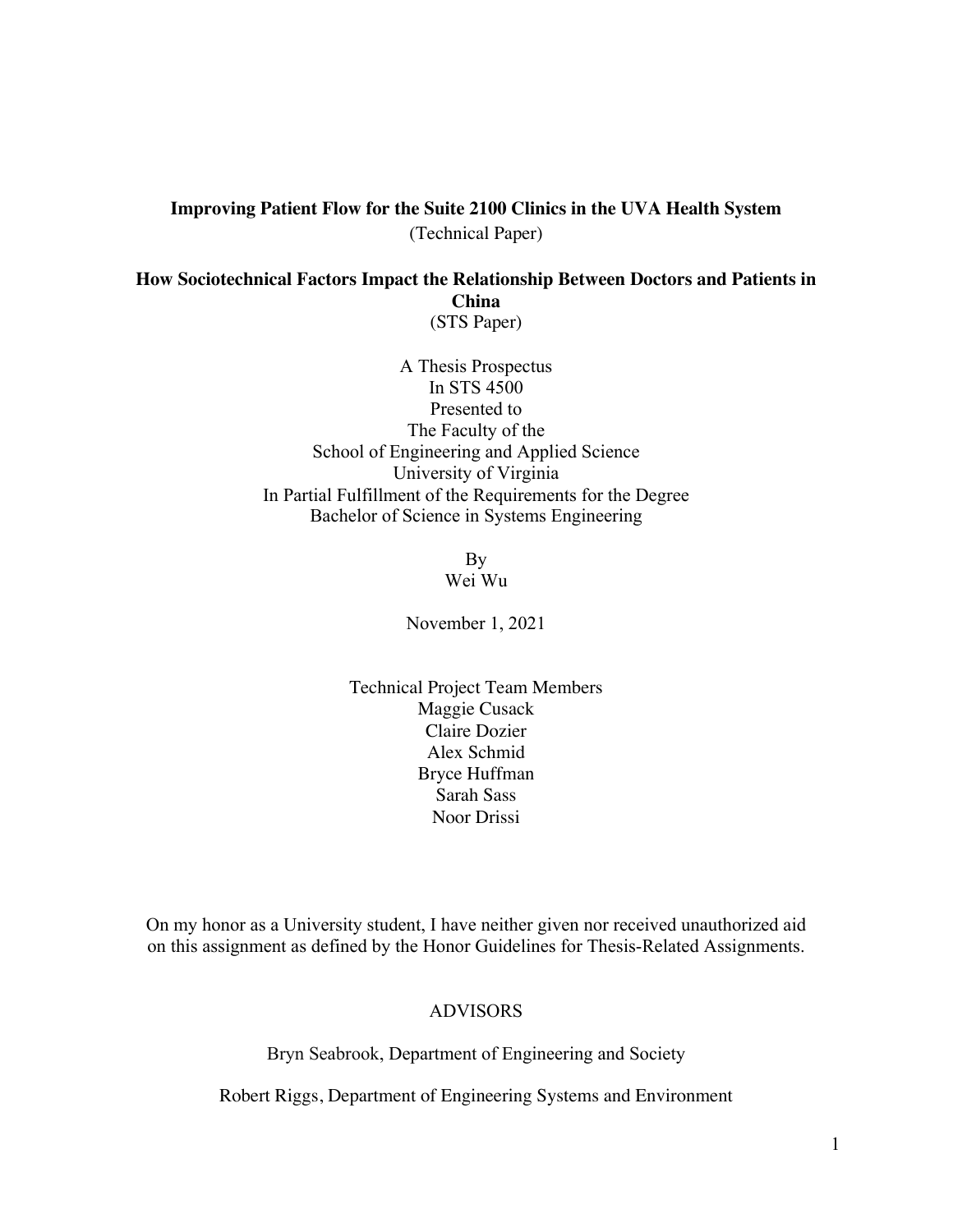## **Introduction**

Suite 2100, an essential part of the University of Virginia (UVA) Hospital system, is composed of three clinics: Endocrinology, Primary Care, and Rheumatology. With all three clinics sharing the same check-in desk, resources, and patient waiting area, they are facing similar patient throughput inefficiencies. Factors leading to such problems vary, including lack of communication, defect understandings of systems to maximize efficiency, as well as long-term challenges and impacts due to COVID-19. The hospital system must work to increase Suite 2100's patient throughput by providing recommendations on doctor scheduling and patient-clinic communication, and patient flow system design. However, accomplishing this goal demands a few subtasks. Even though these tasks are fluid, we plan to break them into three facets: Understanding the current system state and conditions, conducting an analysis of doctor scheduling and utilization, and applying observational clinic data from the electronic medical record (EMR) system to develop data-driven quantitative recommendations. The final technical deliverable, including a doctor schedule visualization, a patient arrival time recommendation, and patient flow improvement recommendations, will make efficient use of given constraints and conditions faced by the UVA Hospital System while holding to its existing core values.

 The second proposed project examines a different perspective on the health care system, the relationship between the doctor and patient is very crucial ranging from the UVA health system to anywhere in the world. In comparison to many other relationships, the doctor-patient relationship is one of the most meaningful and moving experiences shared by human beings, which involves trust and vulnerability. The unique relationship is encompassed by four key elements: loyalty, mutual knowledge, regard, and trust (Chipidza, Wallwork and Stern, 2015). However, this relationship and both parties (doctors and patients) that flow through it are not always flawless.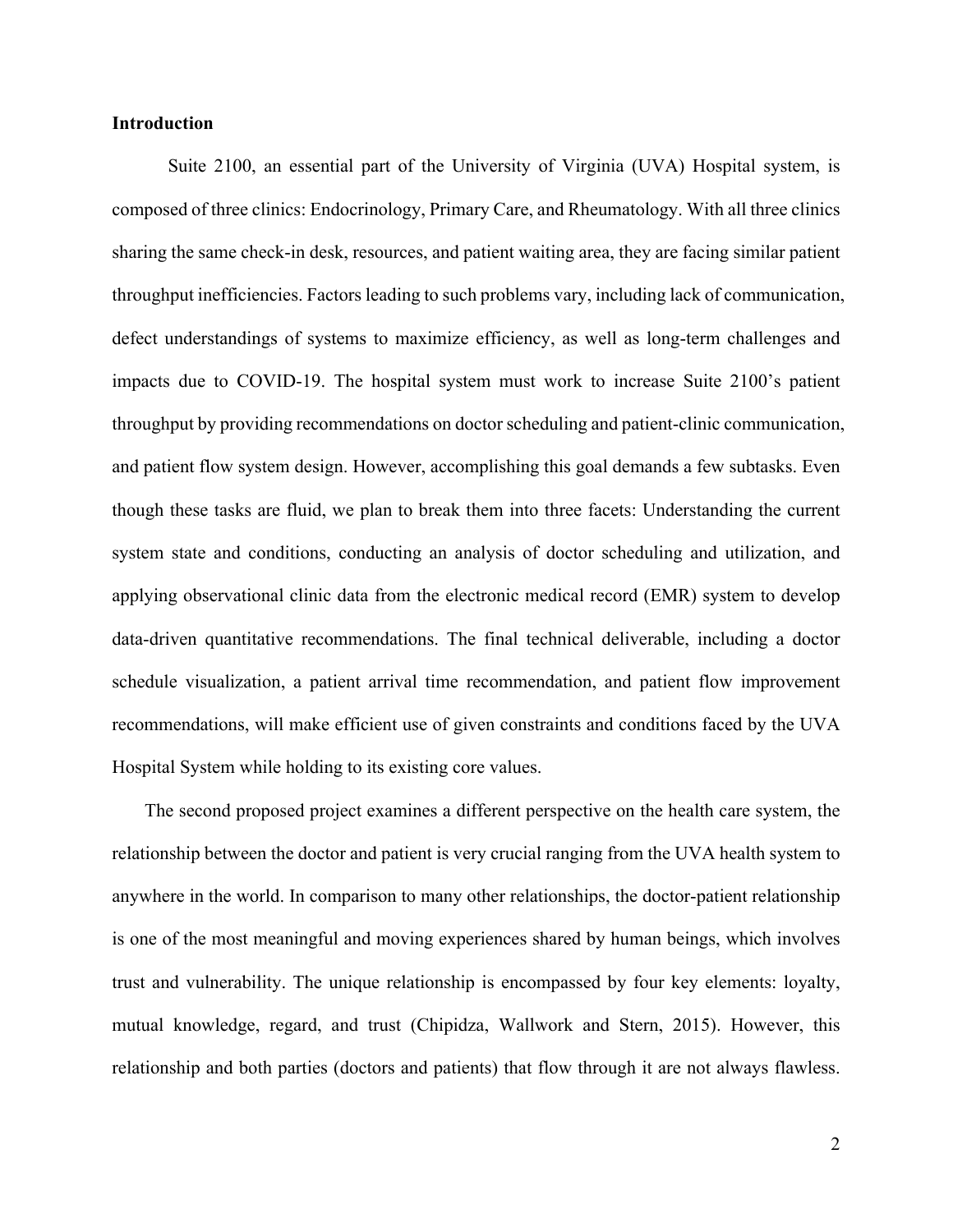With research and analysis on the factors that form the current phenomenon of such relationship in certain demography such as a country or a state, the project presents an opportunity to release some of the seemingly impenetrable and esoteric reasons that lead to the outcome and thus would make the initial understanding and future improvement on such outcome more possible. This proposed STS Research paper will study the sociotechnical factors that build such relationships in China, where the doctor-patient relationships have been deteriorating for a decade.

## **Improving Patient Flow for the Suite 2100 Clinics in the UVA Health System**

Due to the COVID-19 pandemic, health systems have been disrupted significantly all over the world. There has been an increasing need for improving the patient flow throughout healthcare systems under the new requirements and guidelines that are meant to alleviate the spread of the disease. Suite 2100 within the UVA Hospital system contains three clinics: Primary Care, Rheumatology, and Endocrinology. These clinics all share the same check in desk, and the admittance process for the clinic starts when the patient enters the building, and check in at central registration, illustrated in the Figure 1 below (K. Dowdell, personal communication, September 10, 2020). As seen in the Figure 2, the patient then travels to the clinic floor, checks in at the front desk in the clinic's suite, and waits for a nurse to bring them to an exam room. (K. Dowdell, personal communication, September 10, 2020). Even though it is sufficient to handle such patient arrival pre-pandemic, the process is now lacking to support patient admittance in current pandemic situation.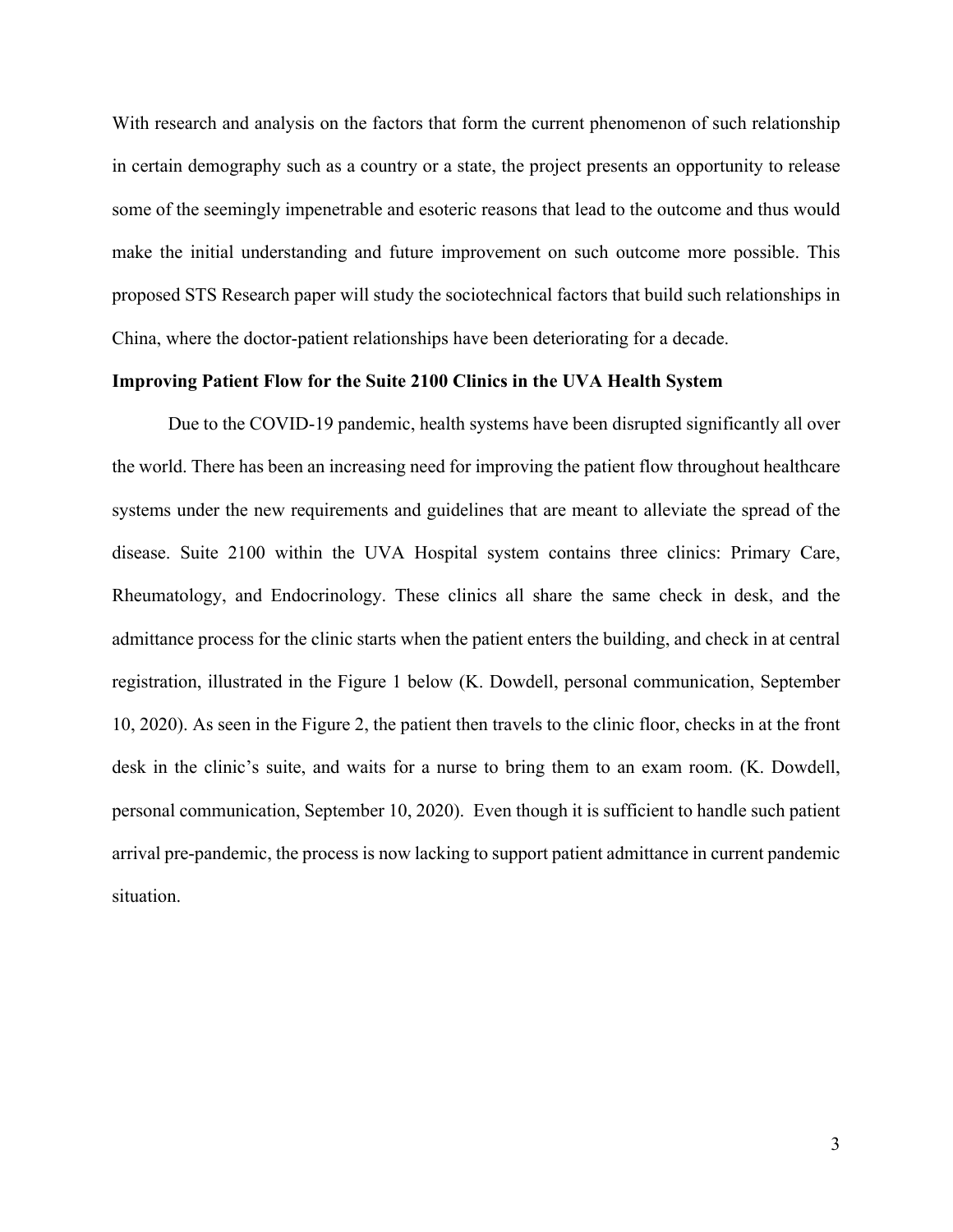

Figure 1. Diagram denoting patient flow process for patients going into Primary Care Clinic & locations of the parking lot, entrance of the building, central registration (CR), and temperature check (TC) (Geospatial Engineering Services, 2017).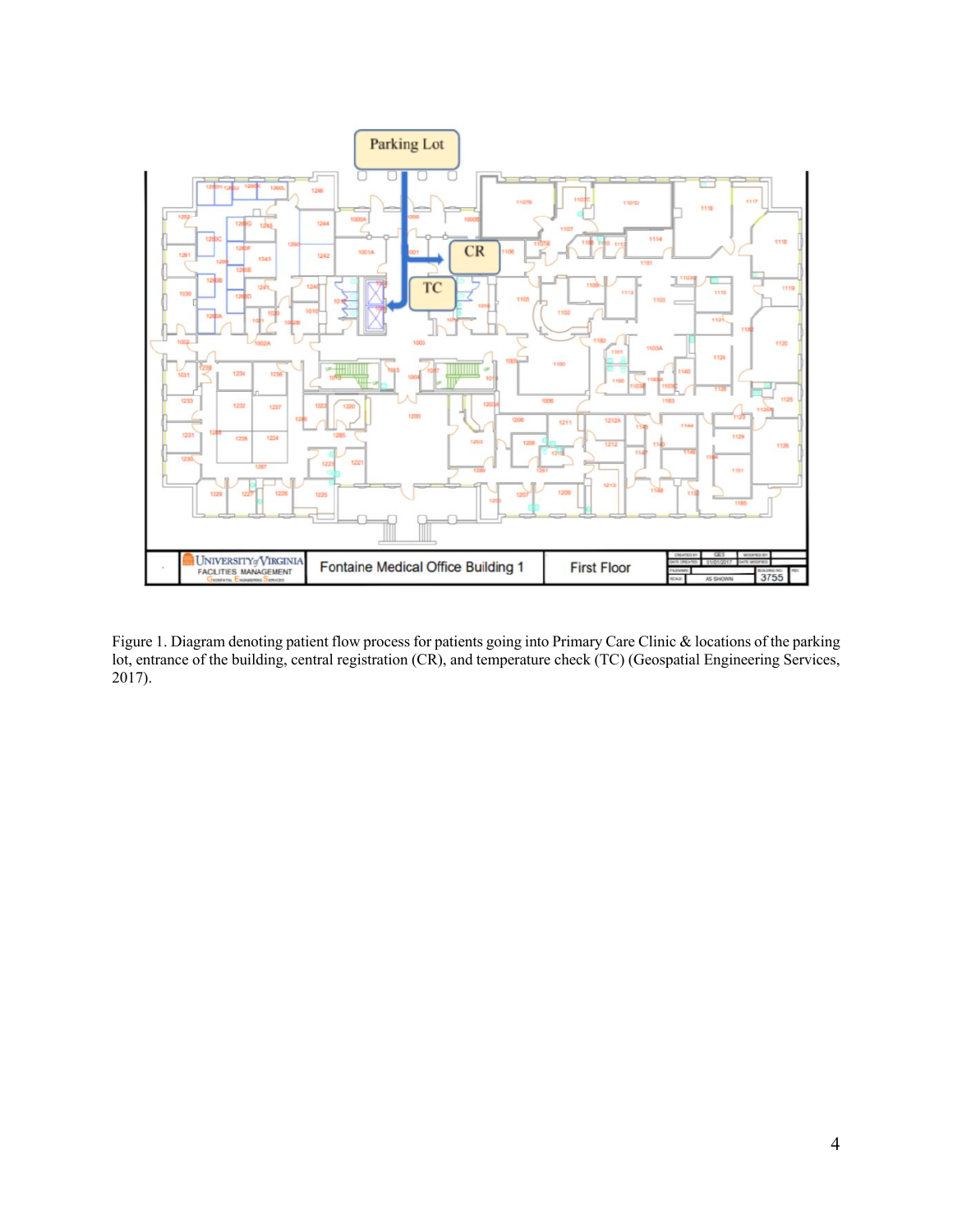

Figure 2. Diagram denoting patient flow process for patients going into the Primary Care Clinic & locations of the waiting room for the Primary Care Clinic and check-in to the clinic (CI) (Geospatial Engineering Services, 2017).

Many of these issues are the result of outdated communication systems and long-term challenges due to the COVID-19 pandemic. During 2020-2021 academic year, a capstone team assisted the Primary Care clinic in mitigating patient safety challenges due to the COVID-19 pandemic. In 2021-2022 academic year, under the advisement of Professor Robert Riggs, seven undergraduate engineering students intend to work to increase patient throughput by providing recommendations on doctor scheduling, patient-clinic communication, and patient flow system design.

The overarching goal of the project is to increase patient throughput in the clinics; however, accomplishing this goal requires numerous subtasks. Although these tasks are fluid, they are initially broken into three facets: understanding the current system state and conditions, conducting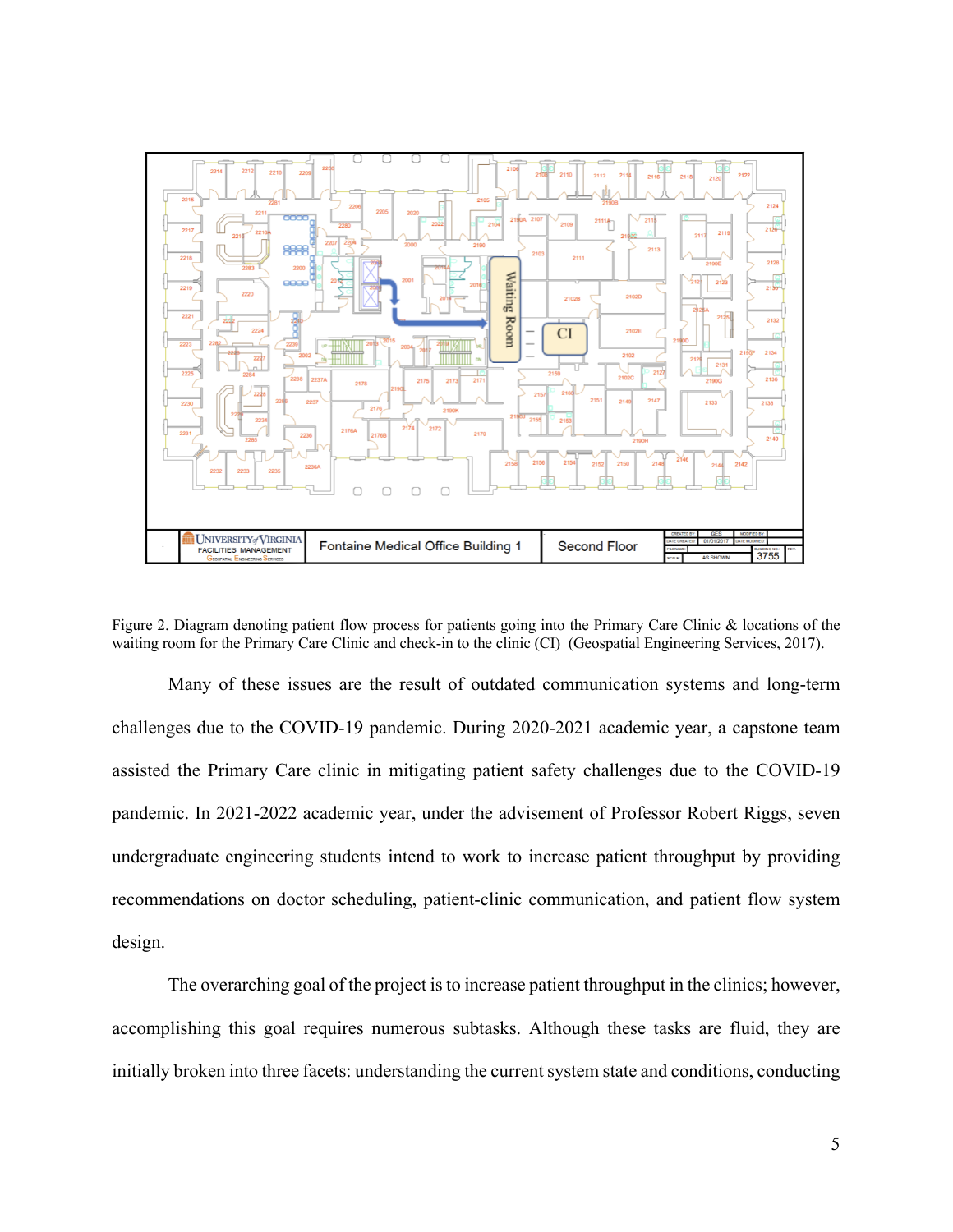an analysis of doctor scheduling and utilization, and applying observational and clinic data from the electronic medical record (EMR) system to develop data-driven quantitative recommendations. The first subtask will be accomplished through clinic observation. The team will focus on understanding the initial registration process that occurs downstairs before entering the clinics, the check-in processes, waiting times, and clinic signage and overall flow. The second subtask focuses on understanding the requirements of the clinic, the doctor's schedules and preferences, and the current time utilization and associated efficiencies. Finally, the descriptive scenario and understandings of the clinic will be used by the researchers to create data-driven recommendations to present to the client. It is important to note that all of these tasks are intended to be completed at some level, but the scope of work may change based on client requests and time restrictions.

Throughout the duration of this research, the researchers intend to develop multiple deliverables to present to the client. There is a sample of desired deliverables tabulated below; this list is preliminary in nature and may change in size, scope, and focus after further consultation with the client. The team will create visualizations of doctor schedules to identify areas where scheduling can accommodate more patients and timeframes where there is a limited variety of bookable appointment types. First, the team intends to convert the current schedules from several tabs in a spreadsheet workbook to a simplistic, easy-to-use, potentially interactive tool. The tool will inform preliminary recommendations about scheduling and allow doctors to assess scheduling problems going forward as requirements and constraints change throughout time. Second, the team will also develop a recommendation for how early patients should arrive at the clinic before their appointment. The researcher's goal is to determine a time where, on average, patients arrive not too close to their appointment time or late such that they induce delays but also not so early that they induce system congestion. The team will also identify the best methods and practices to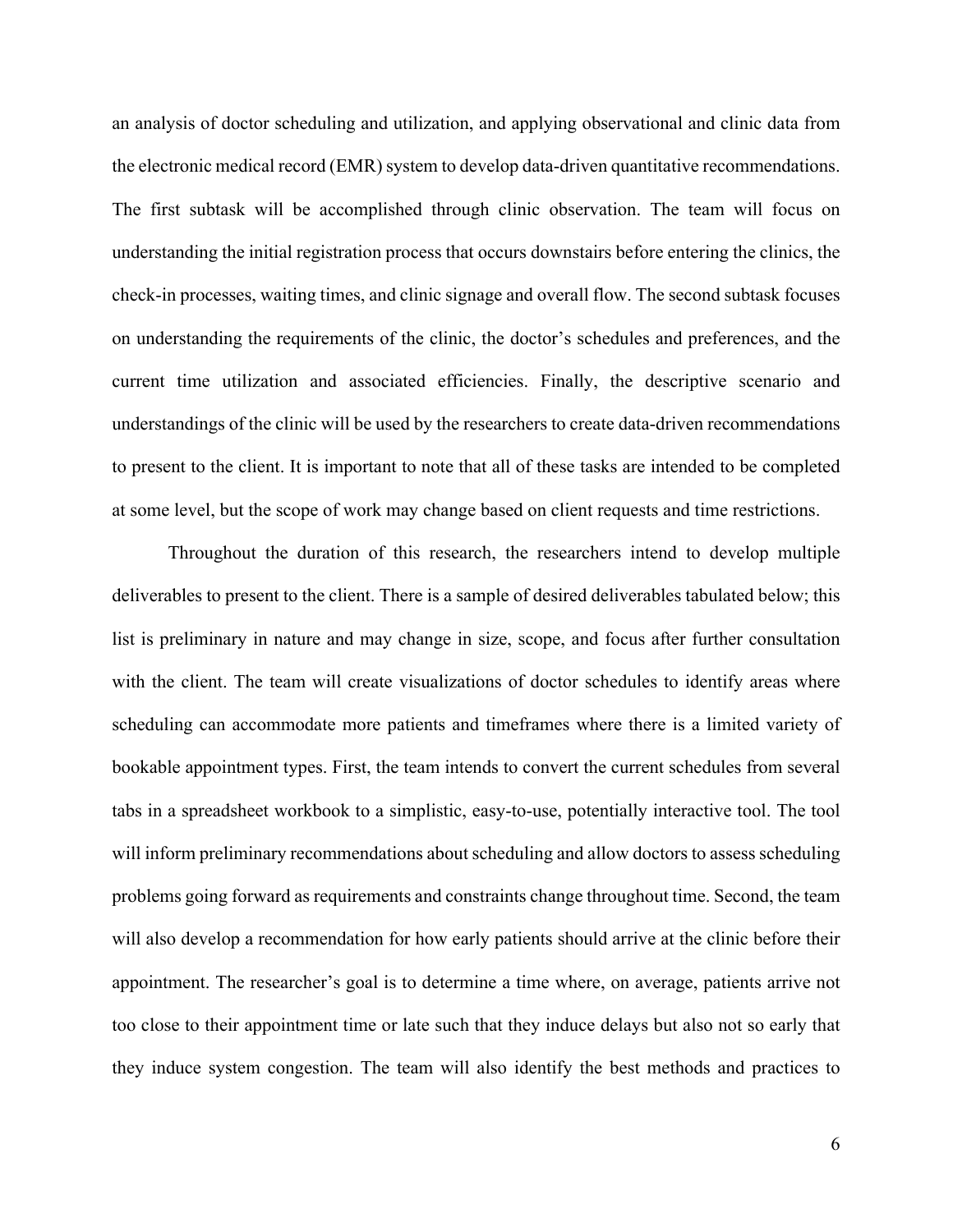communicate this information to patients; the process will take into consideration current communication capabilities and restrictions within the health system. Finally, the researchers will develop recommendations for ways in which to improve patients' flow through the clinics with a prioritization of efficiency. This deliverable will focus on rectifying the fluctuating levels of congestion that are experienced due to unclear check-in and check-out instructions, confusing or excessive signage, and a unique edge case created by the inclusion of an unrestricted patient laboratory service (Cusack, Dozier, Schmid, Huffman, Sass, Drissi & Wu, 2021).

#### **How Sociotechnical Factors Impact the Relationship Between Doctors and Patients in China**

The relationship between doctors and patients in China is a severe social problem impacting billions of people. The Doctor-Patient Relationship, also known as DPR, is a complicated notion that emerges when patients go to doctors for consulting, and subsequently tend to follow the guidance given by doctors (Qiao, Fan, Geater, Chongsuvivatwong, & McNeil, 2019). A healthy DPR increases the effectiveness of this sociotechnical relationship. On the contrary, a poor relationship between doctors and patients has negative impacts on many outcomes including patient anxiety, inferior health care quality, poor compliances, and many more. In China, the DPR is currently in crisis, and the tension of this relationship is a major threat to the healthcare system. The quality of DPR in China has continuously deteriorated in recent years that doctors have been facing an augmented number of threats to their safety in the forms of both physical and verbal abuse at work, injuries, and even being murdered, by patients or their family members that are not satisfied. Such attacking behaviors have already become a daily routine (Qiao, Fan, Geater, Chongsuvivatwong, & McNeil, 2019). In a 2019 survey conducted by The Economist, 85% of the doctors have encountered violence at work in China (The Economist, Violence against doctors in China is commonplace, 2021). Medical-related jobs such as doctors are identified as high-risk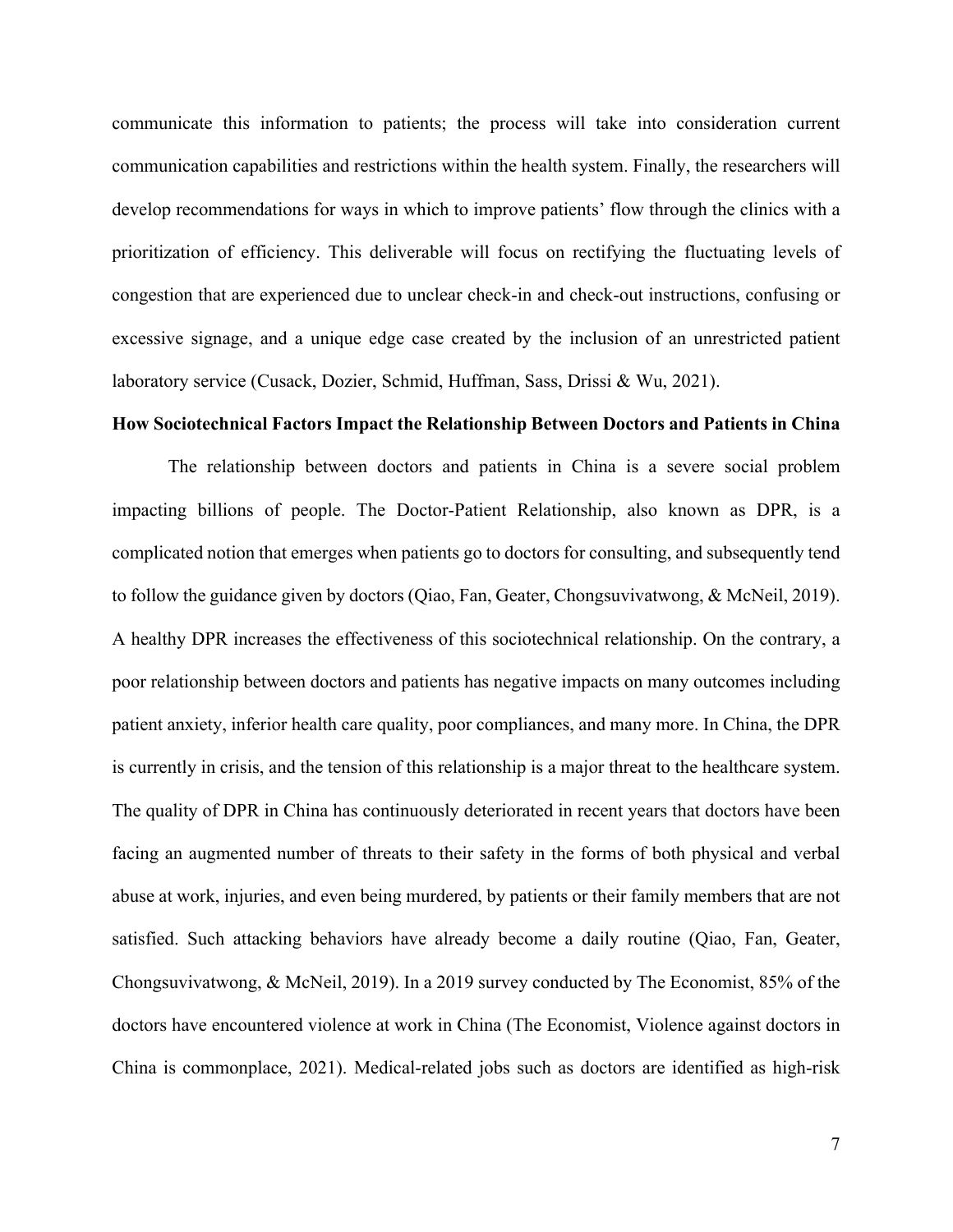occupations in China. The severity of the problem draws a huge amount of pressure on young doctors as well as steering away from the population of students that are willing to study medicine. In addition, the general level of trust in doctors is very low among patients (Qiao, Fan, Geater, Chongsuvivatwong, & McNeil, 2019).

 Various studies are attempting to explain the factors behind a poor DPR from both patients' and doctors' points of view. For instance, some scholars describe the difference between doctors and patients on ways of viewing ill-health, even for those with the same social and cultural background. Moreover, due to the skilled and technological superiority nature of doctors' occupation, they commonly assume an authoritative role, and conflicts may occur when patients do not accept what is being told by the doctor. There is a lack of consensus between patients' expectations and doctors' objectives, thus a gap in DPR emerges which damages the trust between doctor and patient as well. On the doctor's part, the lack of communication skills, for instance, using medical terms at most times instead of listening to the patient's complaints thoroughly would lead to a poor doctor-patient relationship. Nevertheless, some other researchers found that the proportion of doctors who consider the issue to be intense is more than those of patients, and doctors are the more influenced party instead of patients. On several studies about factors affecting the doctors and patients' relationship from the doctor's perspective, the most influential aspects so far are doctors' social status, work pressure, communication barriers, hospital environment, and occupational risk consciousness (Qiao, Fan, Geater, Chongsuvivatwong, & McNeil, 2019).

 It is inevitable to admit that such growing tension of Doctors Patients Relationship and the high frequency of medical dispute impacts Chinese society significantly. Factors behind such quality of DPR are varied. The unique historical background, socioeconomic, cultural traditions, habits of lifestyle make China different from other countries in the world. Moreover, the unique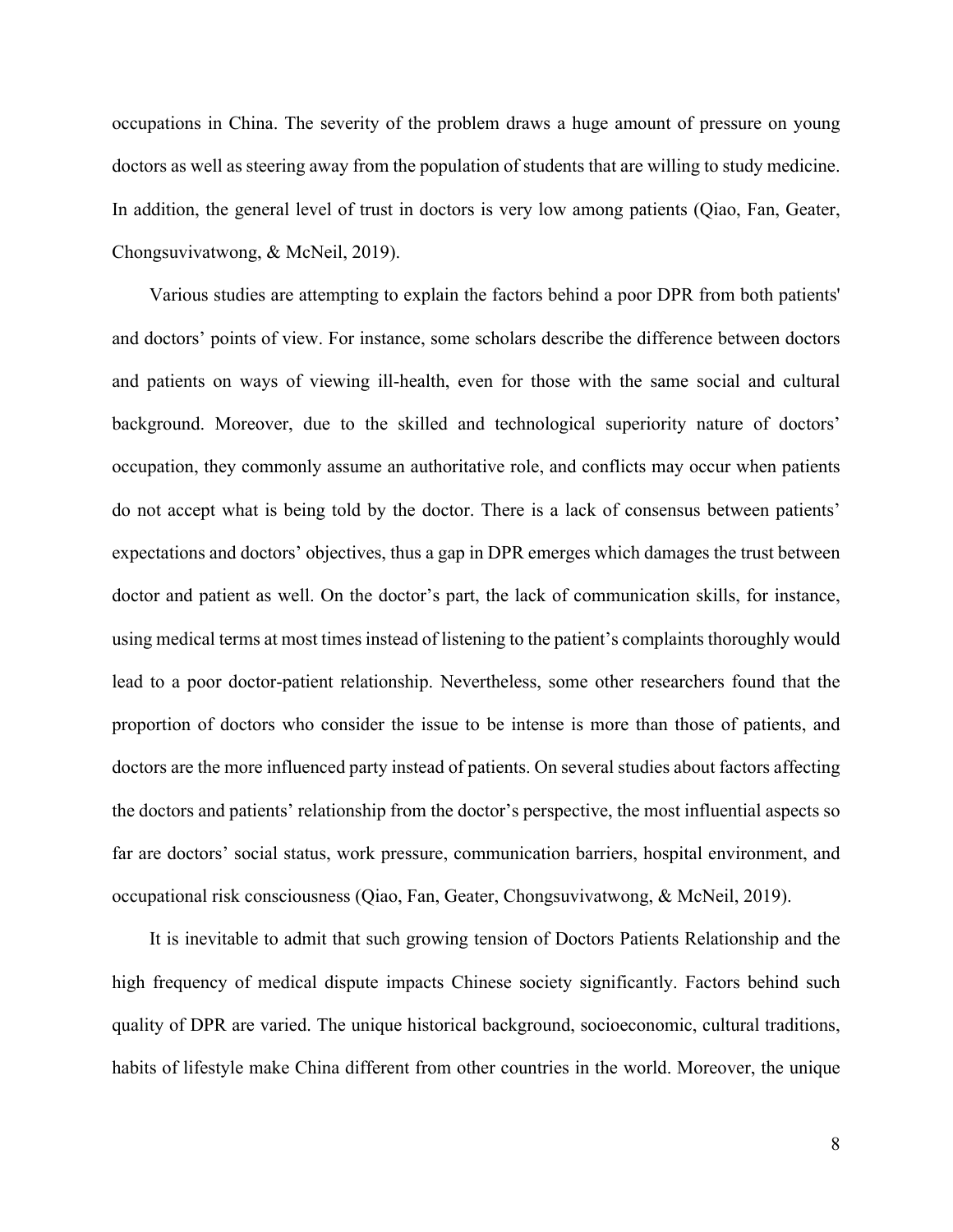background of China and such a high level of tension, as well as lack of trust between doctors and patients, shows difficulties in utilizing DPR's conventional models. The optimal approach is to treat such relationships as mutual participation that is coped with beneficial mutually. Thus, the goal of this research paper is to understand how the sociotechnical factors are influencing DPR from the perspective of both the doctor and the patient. For example, there are many stakeholders in the doctor-patient relationship that reach far beyond doctors and patients themselves. First, the government can step in with legislative policies if they are willing to do so, and decision-makers such as the president can respond to advise and acts that would set the tone for the Chinese people. Second, health care facility companies, system providers, insurance companies can influence the event. In addition, the press and social media also have a big influence on DPR. These may be worth to investigate as well.

 The conceptual framework for this analysis is The Social Construction of Technology, also known as SCOT. The agency-centered approach, initially presented by Trevor Pinch and Wiebe Bijker articulates four associated components (Klein & Kleinman, 2002). The first one is interpretive flexibility, which suggests that the design of technology creates different outcomes based on the social circumstances of development, and it is an open process. For instance, some sociologists of science argue that particles studies in particle physics are the products of intergroup negotiations over the observations' interpretation. However, SCOT scholars utilize the interpretive flexibility concept to technological artifacts to illustrate how the artifacts are similar to the intergroup negotiations' product. The second component of SCOT is the concept of the relevant social group, which are the avatars of particular interpretations: "all members of a certain social group share the same set of meanings, attached to a specific artifact." (Klein & Kleinman, 2002). Those relevant social groups are the agents in this agency-centered approach, and their actions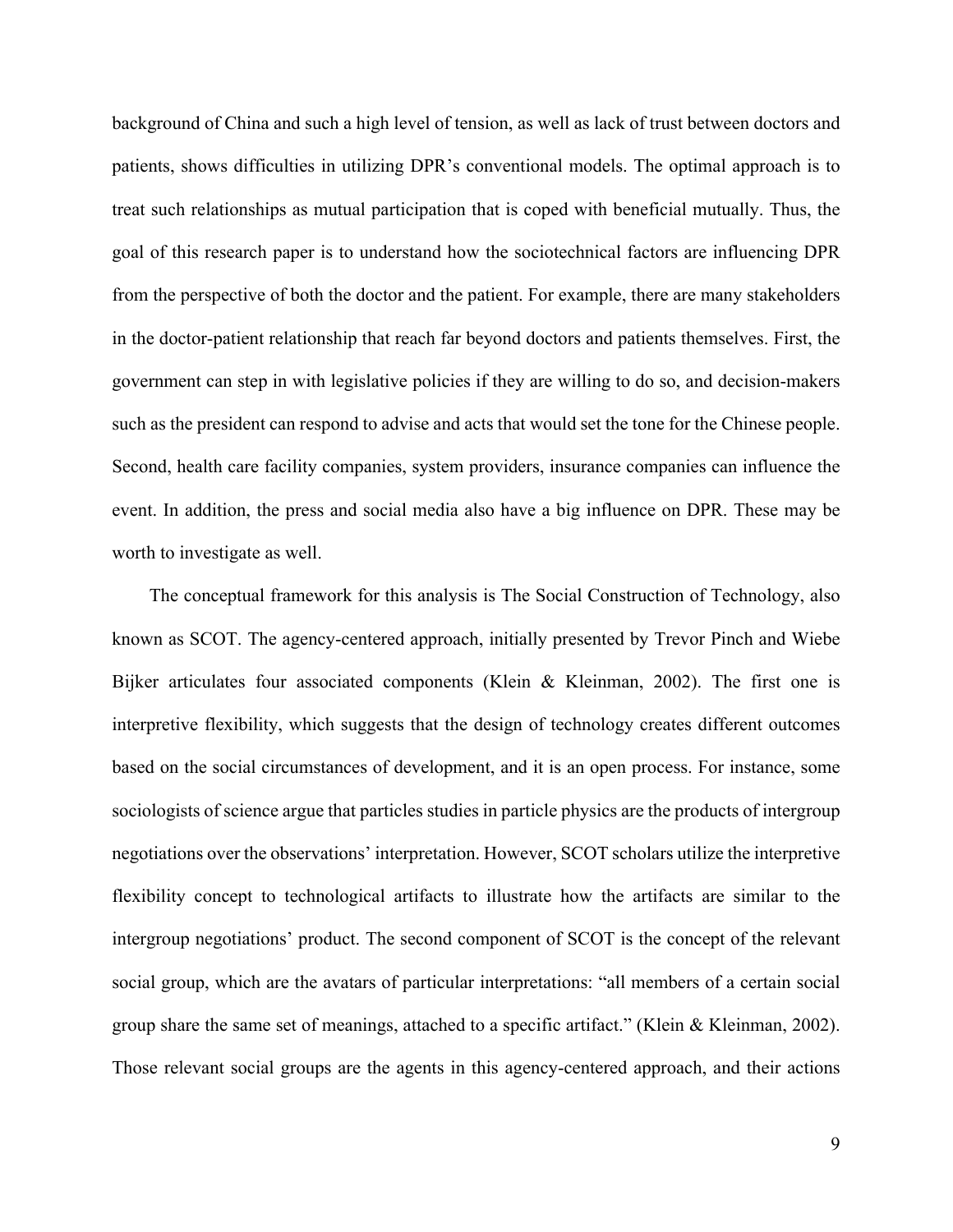demonstrate the meanings they give to artifacts. The development of technology in multiple groups embodies specific interpretations of an artifact differently among each other while negotiating over its design. For instance, groups have diverse definitions of a certain educational technology, thus development continues until all groups come into an agreement that such common technology works. The third component of SCOT is closure and stabilization. When different understandings between multi-groups occur on an artifact's images during the design process, conflicts would take place. The design process would keep going until the artifact does not appear problematic to any associated social group. The process reaches its closure when no additional design modification emerges and the artifact stabilizes in its final version. At this point, a final decision occurs. For instance, in rhetorical closure, a declaration of no further problems exists and no need for extra design is being made. The fourth and final component is wider context, which is the wider political and socio-cultural milieu where artifact development happens (Klein & Kleinman, 2002). The role it plays is relatively minor, it is here that many of the structural notions we discuss belong.

While SCOT will help analyze the DPR problem in China, there are some critiques about this framework. Some scholars such as Pinch and Bijker criticize that its original formulation is insufficient. Even the original authors themselves are acknowledged and are a part of this critique as Pinch and Bijker keep refining this framework. The main criticism of SCOT is targeting its view on society as composed of groups. SCOT assumes all groups are equal and all related social groups are present in the process of design. With some groups are effectively kept away from participating in the design process, and some groups with only a diverse collection of subgroups may not be groups at all, this notion fails to sufficiently attend to authority asymmetry in-between groups (Klein & Kleinman, 2002). Therefore looking into other frameworks such as ANTs may be necessary of problems emerge during further research.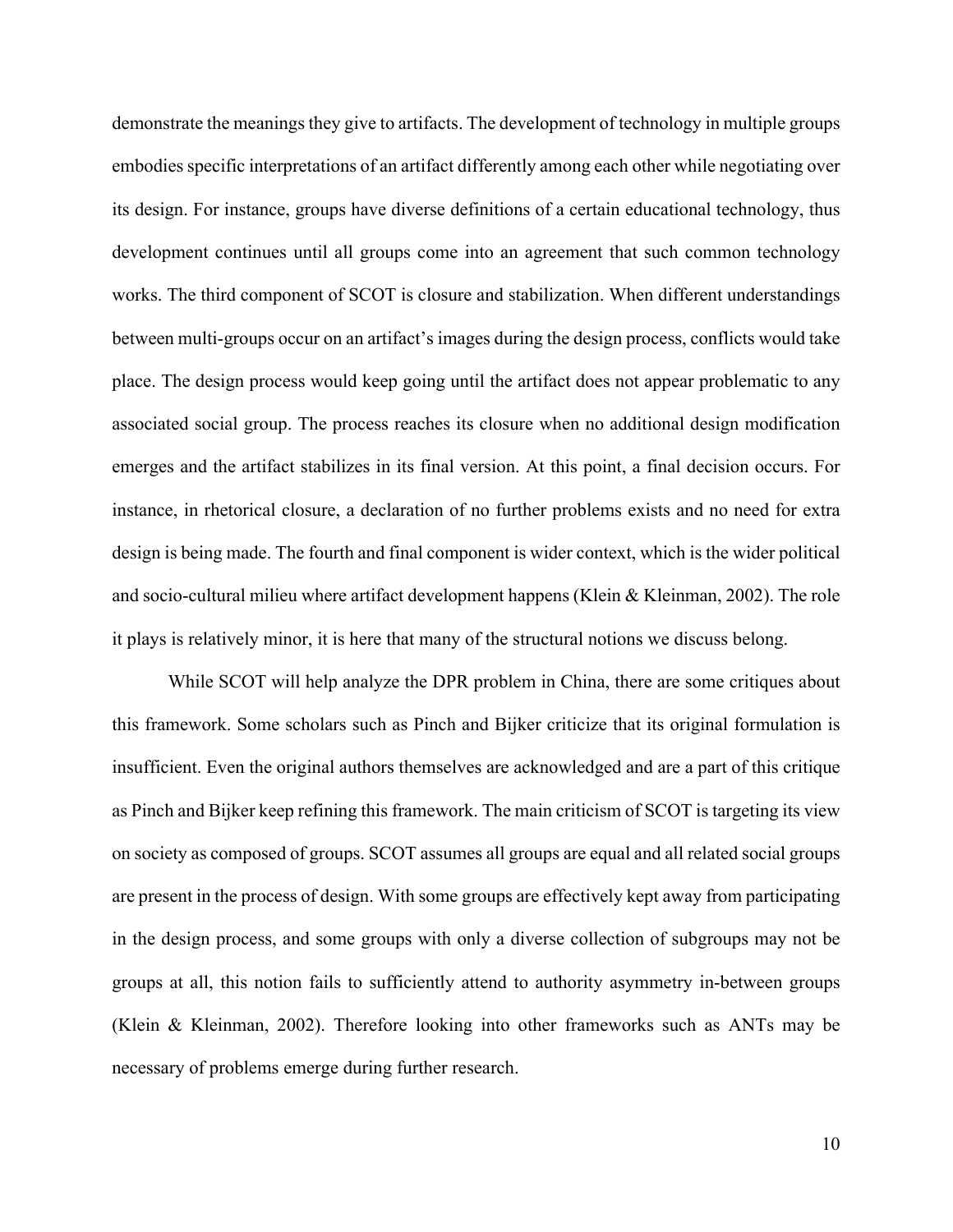The structure of relevant social groups in SCOT approach is helpful to this project because it treats all groups as unproblematic, and by studying on different groups of people in Chinese society on the issue equally is very efficient, even though it risks overlooking some significant absences. While exploring the factors causing the dilemma of DPR in China and how to improve it, concepts such as "rules of access," "power to exclude," and "design forum" would direct my attention in relatively different directions. It is worth thinking that why did one design takes place rather than the other ones, and how can an eventual working artifact, which is the exposure of the identification on factors with possible change to them on DRL in this project, harm the interest of both doctors and patients? Thus, the structural feature in SCOT would help as an organizational tool and is relevant for explaining the result of the project when other benefits that are not intended to be discovered in this project emerges.

#### **Research Question and Method:**

The research question that is: How do sociotechnical factors impact the relationship between doctors and patients in China? The social construction of technology framework will demonstrate how human activity influences technology. In this case, the outcome of how the current state of DPR is formed in China is being examined. To conduct such a study, methods including discourse analysis and documentary research will be used. While performing documentary research, keywords include "Doctor-Patient Relationships in China",, "Stakeholders of DPR," "Chinese Health Care System Background," "Factors behind DPR in China," "Impact of DPR on society," etc. The project will also help address the result of how DPR are behaviors derived from a scientific and psychological point of view. In addition, discourse analysis will be incorporated while utilizing the documentary, "Opinion: The Chinese doctor-patient relationship in the digital era" (Bouteiller, 2020), as it talks about some insight on the COVID-19 impact on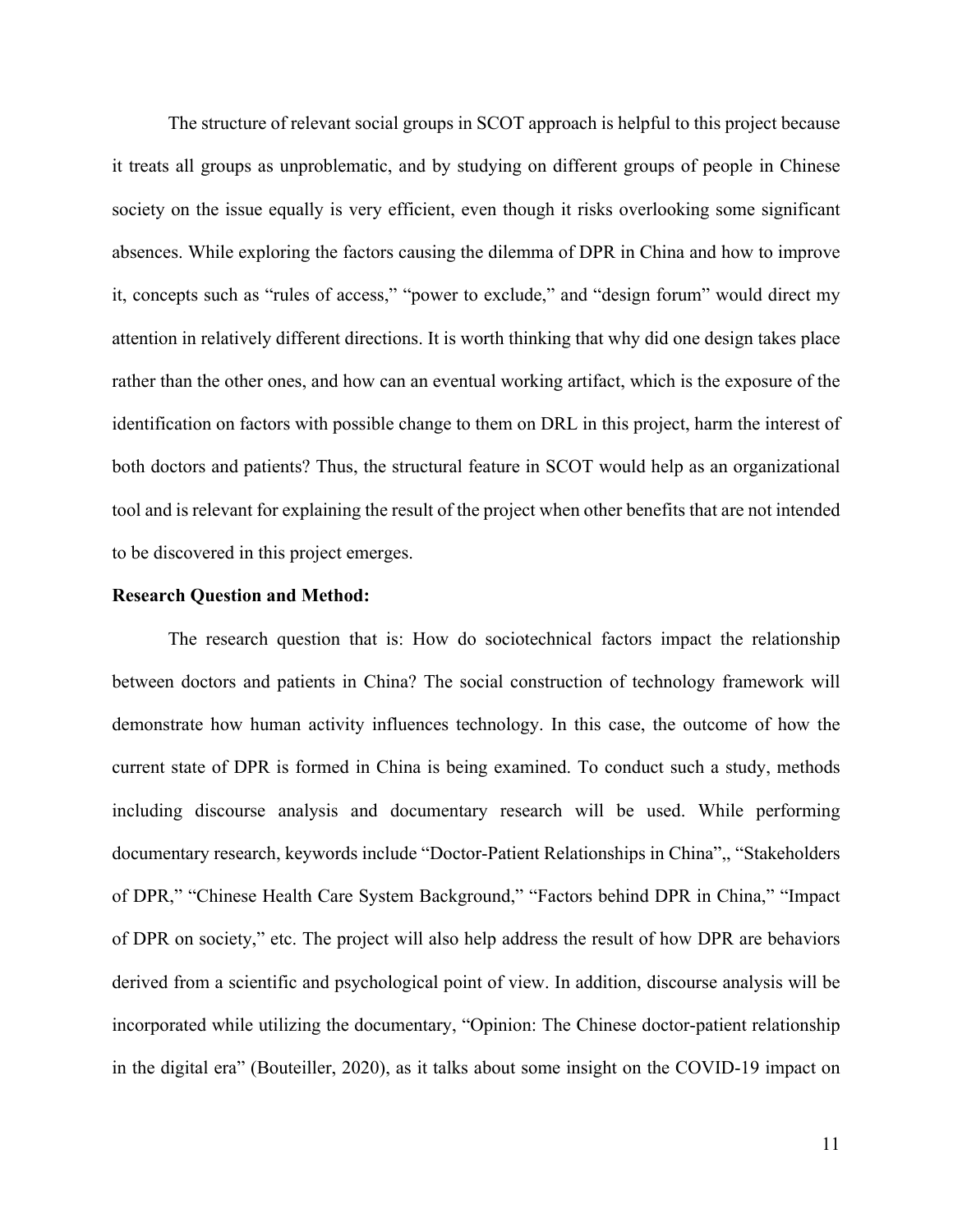the doctor-patient relationship in China. The discourse analysis will support building the sociotechnical relationships that are used to analyze the publications found from the documentary research process. By using the two different research analysis methods, further examination on how the current Chinese DPR is formed by sociotechnical factors will be conducted. In addition, the research analysis methods can also reveal some outcomes and limitations on both positive and negative sides that are seen in social technologies. Finally, the information will be presented in a contemporary time manner; how the sociotechnical factors behind the formation of the current Chinese DPR are influenced by large medical care companies and their psychological impact on Chinese society will also be discussed.

## **Conclusion**

Notably, the Suite 2100 Clinics in the UVA Health System demonstrates many challenges that lead to improvements for many areas. While the researchers do not have sufficient time for all possible areas of interest, we work with the client to focus on the issues of the highest priority of importance. The outcome of the Capstone by the team intends to provide descriptive recommendations for future improvements and research for other individuals to build upon the work that will be completed by our effort. The STS research paper will look at the current state of the Doctors and Patients Relationship throughout the People's Republic of China, a relationship that is not well understood and does not usually get too much attention from the public. The outcome will be dissecting the sociotechnical factors behind the state of this relationship and some potential areas of improvement.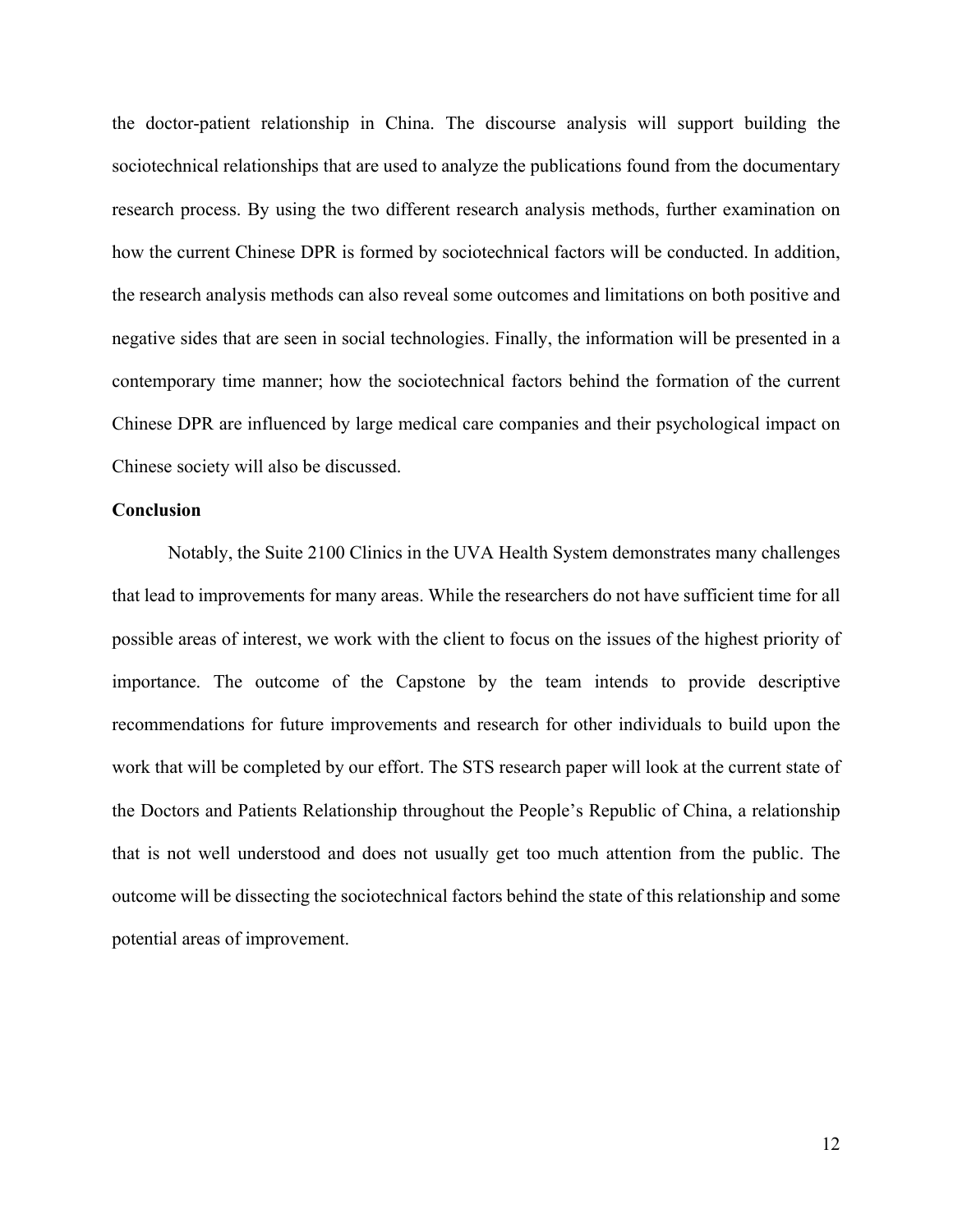## **References**

- Bouteiller, E. (2020, June 24). *Opinion: The Chinese doctor-patient relationship in the digital era*. PharmaBoardroom. Retrieved October 26, 2021, from https://pharmaboardroom.com/articles/opinion-the-chinese-doctor-patient-relationship-inthe-digital-era/.
- Chen, J., Zhou, M.-yun, Liu, Q.-yong, Ye, L., Cheng, Y.-ran, Wang, M.-wei, & Feng, Z.-hui. (2020). High time for ease the doctor-patient relationship in China. *Journal of Forensic and Legal Medicine*, *72*, 101961. https://doi.org/10.1016/j.jflm.2020.101961
- Chipidza, F. E., Wallwork, R. S., & Stern, T. A. (2015, October 22). *Impact of the doctor-patient relationship*. The primary care companion for CNS disorders. Retrieved October 26, 2021, from https://www.ncbi.nlm.nih.gov/pmc/articles/PMC4732308/.
- Cong, Y. (n.d.). *Doctor-family-patient relationship: The Chinese paradigm of informed consent*. The Journal of medicine and philosophy. Retrieved October 26, 2021, from https://pubmed.ncbi.nlm.nih.gov/15371185/.
- Cusack, M., Dozier, C., Schmid, A., Huffman, B., Sass, S., Drissi, N. & Wu, W.. (2021). Project Scope: Improving patient flow for the Suite 2100 Clinics in the UVA Health System
- Dowdell, K., personal communication, September 10, 2020.
- Du, L., Xu, J., Chen, X., Zhu, X., Zhang, Y., Wu, R., Ji, H., & Zhou, L. (2020). Rebuild doctor– patient trust in medical service delivery in China. *Scientific Reports*, *10*(1). https://doi.org/10.1038/s41598-020-78921-y
- Geospatial Engineering Services (2017, January 1). Fontaine Medical Office Building 1 [Unpublished manuscript]. Facilities Management, University of Virginia.
- Hou, X., & Xiao, L. (2012). Chapitre 8. an analysis of the changing doctor-patient relationship in China. *Journal International De Bioéthique*, *23*(2), 83. https://doi.org/10.3917/jib.232.0083
- Jing, W., Otten, H., Sullivan, L., Lovell-Simons, L., Granek-Catarivas, M., & Fritzsche, K. (2013). Improving the doctor-patient relationship in China: The role of balint groups. *The International Journal of Psychiatry in Medicine*, *46*(4), 417–427. https://doi.org/10.2190/pm.46.4.g
- Klein, H. K., & Kleinman, D. L. (2002). The Social Construction of Technology: Structural Considerations. *Science, Technology, & Human Values,* 27(1), 28-52. https://doi.org/10.1177/016224390202700102